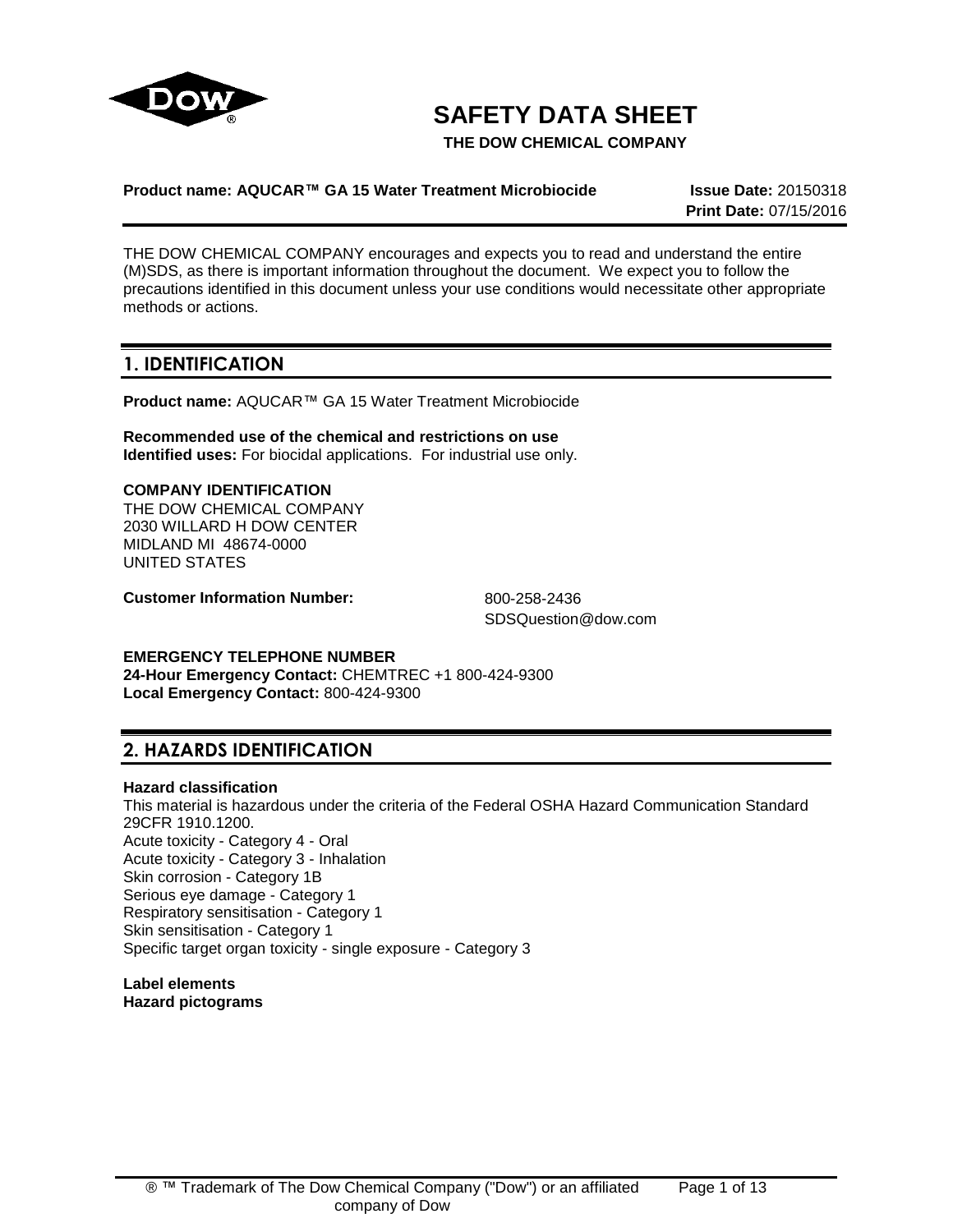

#### Signal word: **DANGER!**

#### **Hazards**

Harmful if swallowed. Causes severe skin burns and eye damage. May cause an allergic skin reaction. Toxic if inhaled. May cause allergy or asthma symptoms or breathing difficulties if inhaled. May cause respiratory irritation.

#### **Precautionary statements**

#### **Prevention**

Avoid breathing dust/ fume/ gas/ mist/ vapours/ spray. Wash skin thoroughly after handling. Do not eat, drink or smoke when using this product. Use only outdoors or in a well-ventilated area. Contaminated work clothing should not be allowed out of the workplace. Wear protective gloves/ protective clothing/ eye protection/ face protection. In case of inadequate ventilation wear respiratory protection.

#### **Response**

IF SWALLOWED: Call a POISON CENTER or doctor/ physician if you feel unwell. Rinse mouth.

IF SWALLOWED: Rinse mouth. Do NOT induce vomiting.

IF ON SKIN (or hair): Remove/ Take off immediately all contaminated clothing. Rinse skin with water/ shower.

IF INHALED: Remove victim to fresh air and keep at rest in a position comfortable for breathing. Immediately call a POISON CENTER or doctor/ physician.

IF IN EYES: Rinse cautiously with water for several minutes. Remove contact lenses, if present and easy to do. Continue rinsing. Immediately call a POISON CENTER or doctor/ physician.

If skin irritation or rash occurs: Get medical advice/ attention.

If experiencing respiratory symptoms: Call a POISON CENTER or doctor/ physician. Wash contaminated clothing before reuse.

#### **Storage**

Store in a well-ventilated place. Keep container tightly closed. Store locked up.

#### **Disposal**

Dispose of contents/ container to an approved waste disposal plant.

#### **Other hazards**

no data available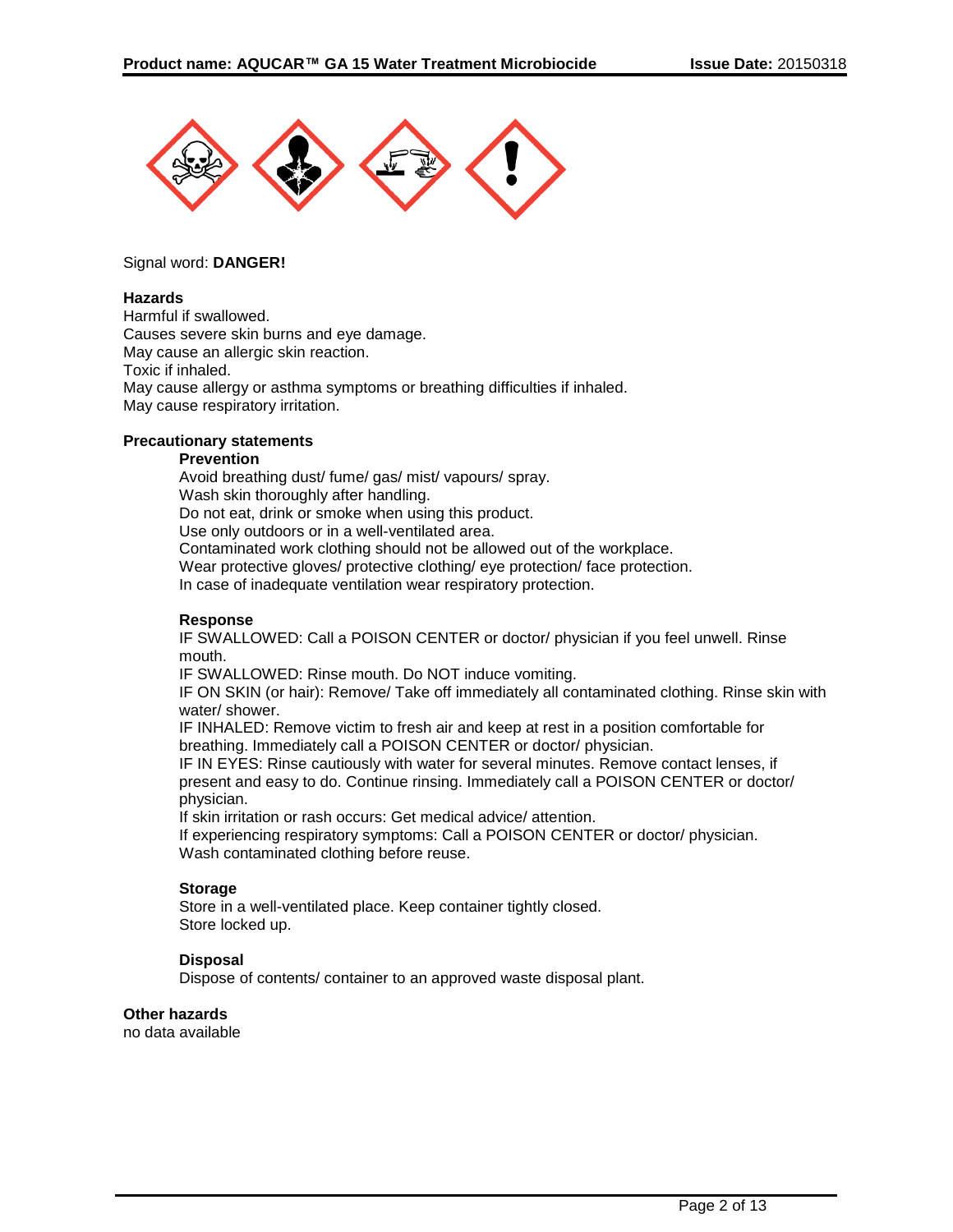### **3. COMPOSITION/INFORMATION ON INGREDIENTS**

#### **Chemical nature:** aldehyde

This product is a mixture.

| Component                    | <b>CASRN</b> | Concentration |
|------------------------------|--------------|---------------|
|                              |              |               |
|                              |              |               |
| Glutaraldehyde               | 111-30-8     | 15.0%         |
|                              |              |               |
| Water                        | 7732-18-5    | $\leq$ 85.0 % |
|                              |              |               |
|                              |              |               |
| <b>4. FIRST AID MEASURES</b> |              |               |

#### **Description of first aid measures**

**General advice:** First Aid responders should pay attention to self-protection and use the recommended protective clothing (chemical resistant gloves, splash protection). If potential for exposure exists refer to Section 8 for specific personal protective equipment.

**Inhalation:** Move person to fresh air. If person is not breathing, call an emergency responder or ambulance, then give artificial respiration; if by mouth to mouth use rescuer protection (pocket mask etc). Call a poison control center or doctor for treatment advice. If breathing is difficult, oxygen should be administered by qualified personnel.

**Skin contact:** Take off contaminated clothing. Wash skin with soap and plenty of water for 15-20 minutes. Call a poison control center or doctor for treatment advice. Wash clothing before reuse. Shoes and other leather items which cannot be decontaminated should be disposed of properly. Suitable emergency safety shower facility should be immediately available.

**Eye contact:** Wash immediately and continuously with flowing water for at least 30 minutes. Remove contact lenses after the first 5 minutes and continue washing. Obtain prompt medical consultation, preferably from an ophthalmologist. Suitable emergency eye wash facility should be immediately available.

**Ingestion:** If the person is fully alert and cooperative, have the person rinse mouth with plenty of water. In cases of ingestion have the person drink 4 to 10 ounces (120-300 mL) of water. Do not induce vomiting. Do not attempt mouth rinse if the person has respiratory distress, altered mental status, or nausea and vomiting. Call a physician and/or transport to emergency facility immediately.

**Most important symptoms and effects, both acute and delayed:** Aside from the information found under Description of first aid measures (above) and Indication of immediate medical attention and special treatment needed (below), any additional important symptoms and effects are described in Section 11: Toxicology Information.

#### **Indication of any immediate medical attention and special treatment needed**

**Notes to physician:** Maintain adequate ventilation and oxygenation of the patient. May cause respiratory sensitization or asthma-like symptoms. Bronchodilators, expectorants and antitussives may be of help. Glutaraldehyde may transiently worsen reversible airways obstruction including asthma or reactive airways disease. Treat bronchospasm with inhaled beta2 agonist and oral or parenteral corticosteroids. Respiratory symptoms, including pulmonary edema, may be delayed. Persons receiving significant exposure should be observed 24-48 hours for signs of respiratory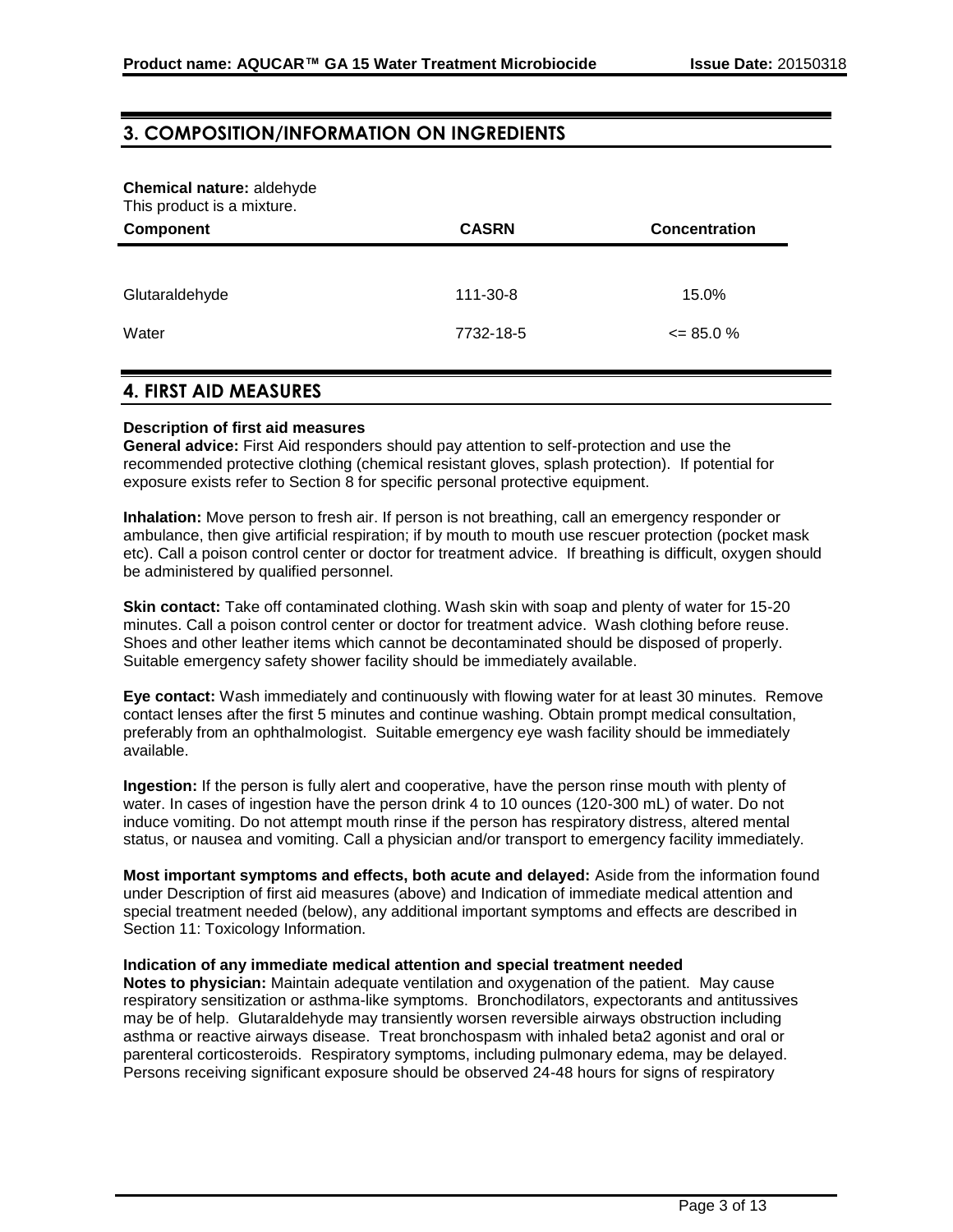distress. Inhalation of vapors may result in skin sensitization. In sensitized individuals, reexposure to very small amounts of vapor, mist, or liquid may cause a severe allergic skin reaction. Chemical eye burns may require extended irrigation. Obtain prompt consultation, preferably from an ophthalmologist. If burn is present, treat as any thermal burn, after decontamination. Due to irritant properties, swallowing may result in burns/ulceration of mouth, stomach and lower gastrointestinal tract with subsequent stricture. Aspiration of vomitus may cause lung injury. Suggest endotracheal/esophageal control if lavage is done. Probable mucosal damage may contraindicate the use of gastric lavage. No specific antidote. Treatment of exposure should be directed at the control of symptoms and the clinical condition of the patient. Have the Safety Data Sheet, and if available, the product container or label with you when calling a poison control center or doctor, or going for treatment. Excessive exposure may aggravate preexisting asthma and other respiratory disorders (e.g. emphysema, bronchitis, reactive airways dysfunction syndrome).

# **5. FIREFIGHTING MEASURES**

**Suitable extinguishing media:** To extinguish combustible residues of this product use water fog, carbon dioxide, dry chemical or foam.

**Unsuitable extinguishing media:** None known.

#### **Special hazards arising from the substance or mixture**

**Hazardous combustion products:** Under fire conditions some components of this product may decompose. The smoke may contain unidentified toxic and/or irritating compounds. Combustion products may include and are not limited to: Carbon monoxide. Carbon dioxide.

**Unusual Fire and Explosion Hazards:** This material will not burn until the water has evaporated. Residue can burn.

#### **Advice for firefighters**

**Fire Fighting Procedures:** Keep people away. Isolate fire and deny unnecessary entry. To extinguish combustible residues of this product use water fog, carbon dioxide, dry chemical or foam. Contain fire water run-off if possible. Fire water run-off, if not contained, may cause environmental damage. Review the "Accidental Release Measures" and the "Ecological Information" sections of this (M)SDS.

**Special protective equipment for firefighters:** Wear positive-pressure self-contained breathing apparatus (SCBA) and protective fire fighting clothing (includes fire fighting helmet, coat, trousers, boots, and gloves). Avoid contact with this material during fire fighting operations. If contact is likely, change to full chemical resistant fire fighting clothing with self-contained breathing apparatus. If this is not available, wear full chemical resistant clothing with self-contained breathing apparatus and fight fire from a remote location. For protective equipment in post-fire or non-fire clean-up situations, refer to the relevant sections.

### **6. ACCIDENTAL RELEASE MEASURES**

**Personal precautions, protective equipment and emergency procedures:** Evacuate area. Keep upwind of spill. Ventilate area of leak or spill. Only trained and properly protected personnel must be involved in clean-up operations. Refer to section 7, Handling, for additional precautionary measures. Use appropriate safety equipment. For additional information, refer to Section 8, Exposure Controls and Personal Protection.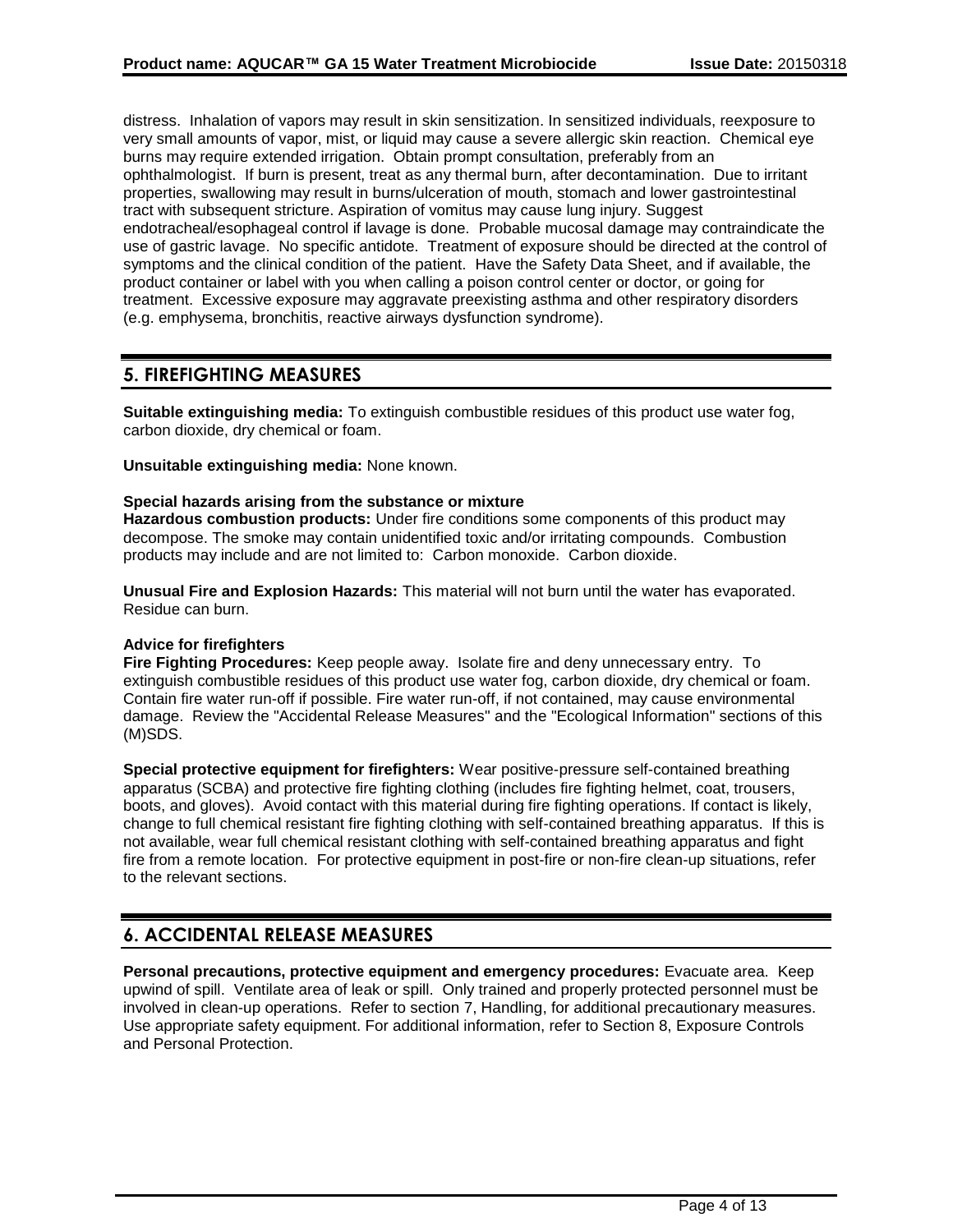**Environmental precautions:** Prevent from entering into soil, ditches, sewers, waterways and/or groundwater. See Section 12, Ecological Information. Spills or discharge to natural waterways is likely to kill aquatic organisms.

**Methods and materials for containment and cleaning up:** Avoid making contact with spilled material, glutaraldehyde will be absorbed by most shoes. Always wear the correct protective equipment, consisting of splashproof monogoggles, or both safety glasses with side shields and a wraparound full-face shield, appropriate gloves and protective clothing. A self-contained breathing apparatus or respirator and absorbents may be necessary, depending on the size of the spill and the adequacy of ventilation. Small spills: Wear the correct protective equipment and cover the liquid with absorbent material. Collect and seal the material and the dirt that has absorbed the spilled material in polyethylene bags and place in a drum for transit to an approved disposal site. Rinse away the remaining spilled material with water to reduce odor, and discharge the rinsate into a municipal or industrial sewer. Large spills: In case of nasal and respiratory irritation, vacate the room immediately. Personnel cleaning up should be trained and equipped with a self-contained breathing apparatus, or an officially approved or certified full-face respirator equipped with an organic vapor cartridge, gloves, and clothing impervious to glutaraldehyde, including rubber boots or shoe protection. Deactivate with sodium bisulfite (2-3 parts (by weight) per part of active substance glutaraldehyde), collect the neutralized liquid and place in a drum for transit to an approved disposal site.

# **7. HANDLING AND STORAGE**

**Precautions for safe handling:** Do not spray or aerosolize the undiluted form of the product. Full personal protective equipment (including skin covering and full-face SCBA respirator) is required for dilutions or mixtures of the product used in a spray application.

Keep out of reach of children. Do not get in eyes, on skin, on clothing. Do not swallow. Avoid prolonged or repeated contact with skin. Avoid breathing vapor. Keep container closed. Use with adequate ventilation. Wear goggles, protective clothing and butyl or nitrile gloves. Wash thoroughly with soap and water after handling. Remove contaminated clothing and wash before reuse. See Section 8, EXPOSURE CONTROLS AND PERSONAL PROTECTION.

**Conditions for safe storage:** Do not store in: Aluminum. Carbon steel. Copper. Mild steel. Iron.

### **Storage stability**

**Shelf life: Use within** 18 Month

# **8. EXPOSURE CONTROLS/PERSONAL PROTECTION**

#### **Control parameters**

Exposure limits are listed below, if they exist.

| <b>Component</b> | <b>Regulation</b> | <b>Type of listing</b> | <b>Value/Notation</b> |
|------------------|-------------------|------------------------|-----------------------|
| Glutaraldehyde   | ACGIH             |                        | $0.05$ ppm            |
|                  | <b>ACGIH</b>      |                        | <b>DSEN, RSEN</b>     |

### **Exposure controls**

**Engineering controls:** Use engineering controls to maintain airborne level below exposure limit requirements or guidelines. If there are no applicable exposure limit requirements or guidelines, use only with adequate ventilation. Local exhaust ventilation may be necessary for some operations.

#### **Individual protection measures**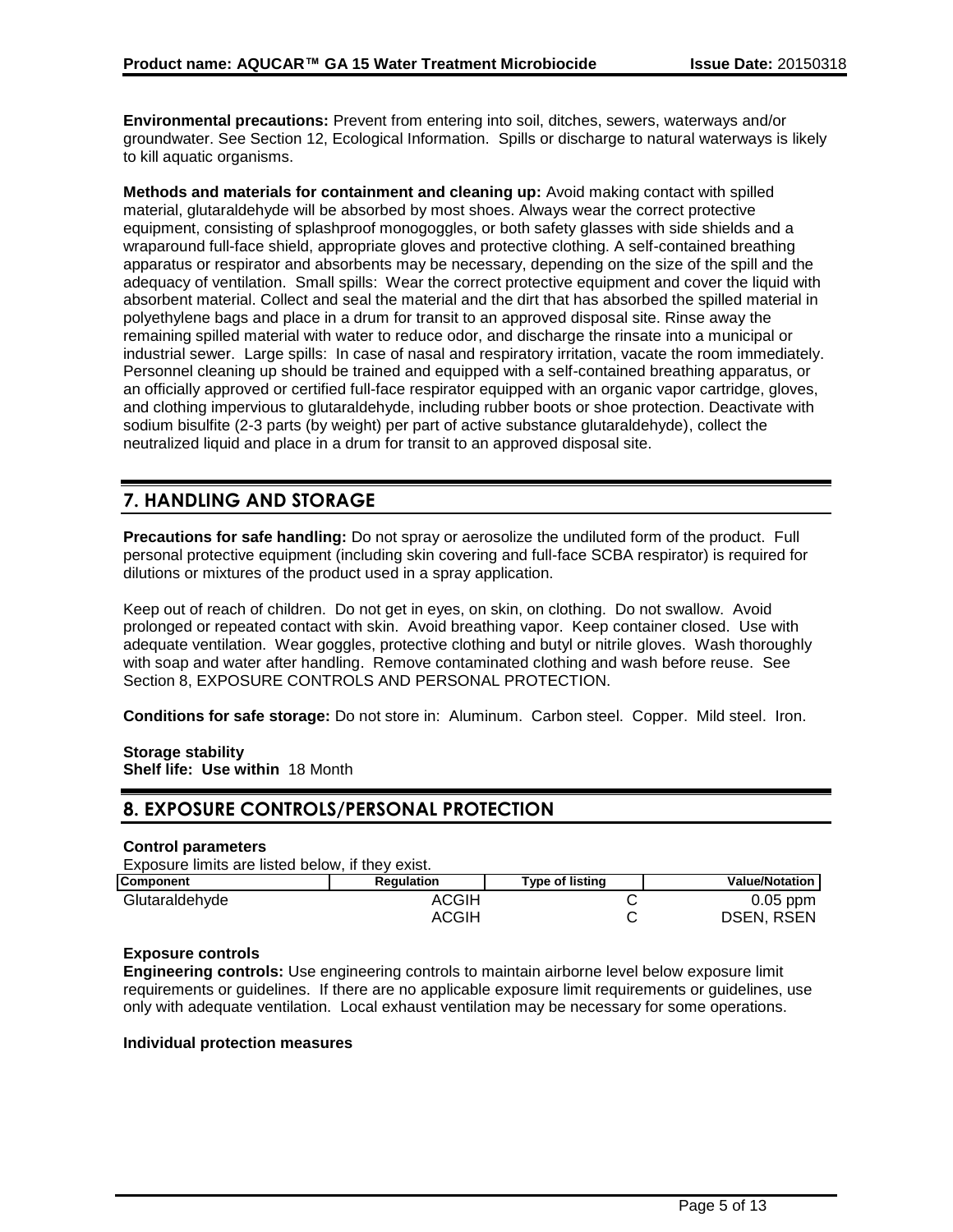**Eye/face protection:** Use chemical goggles. If exposure causes eye discomfort, use a fullface respirator. Use a full-face respirator when material is heated or when aerosols/mists are generated. Eye wash fountain should be located in immediate work area.

### **Skin protection**

**Hand protection:** Use gloves chemically resistant to this material. Examples of preferred glove barrier materials include: Butyl rubber. Examples of acceptable glove barrier materials include: Nitrile/butadiene rubber ("nitrile" or "NBR"). NOTICE: The selection of a specific glove for a particular application and duration of use in a workplace should also take into account all relevant workplace factors such as, but not limited to: Other chemicals which may be handled, physical requirements (cut/puncture protection, dexterity, thermal protection), potential body reactions to glove materials, as well as the instructions/specifications provided by the glove supplier.

**Other protection:** Use protective clothing chemically resistant to this material. Selection of specific items such as face shield, boots, apron, or full body suit will depend on the task. Safety shower should be located in immediate work area. Use chemical protective clothing resistant to this material, when there is any possibility of skin contact. Remove contaminated clothing immediately, wash skin area with soap and water, and launder clothing before reuse or dispose of properly. Items which cannot be decontaminated, such as shoes, belts and watchbands, should be removed and disposed of properly.

**Respiratory protection:** Atmospheric levels should be maintained below the exposure guideline. When respiratory protection is required for certain operations, use an approved airpurifying respirator. This product is a respiratory irritant. If discomfort is experienced ventilation is not adequate and an approved full face air-purifying respirator is recommended. If vapors are strong enough to be irritating to the nose, or eyes, the OEL is probably being exceeded. Special ventilation or respiratory protection may be required. For operations such as spraying and other conditions such as emergencies where the exposure guideline may be greatly exceeded, use an approved positive-pressure self-contained breathing apparatus. For emergency response or for situations where the atmospheric level is unknown, use an approved positive-pressure self-contained breathing apparatus or positive-pressure air line with auxiliary self-contained air supply.

The following should be effective types of air-purifying respirators: Full-face Organic vapor cartridge with a particulate pre-filter.

# **9. PHYSICAL AND CHEMICAL PROPERTIES**

| Appearance                             |                                             |
|----------------------------------------|---------------------------------------------|
| <b>Physical state</b>                  | Liquid.                                     |
| Color                                  | Clear                                       |
| Odor                                   | Fruity                                      |
| <b>Odor Threshold</b>                  | < 1 ppb Literature                          |
| рH                                     | 3.1 - 4.5 ASTM E70                          |
| <b>Melting point/range</b>             | Not applicable to liquids                   |
| <b>Freezing point</b>                  | -7 °C (19 °F) OECD Test Guideline 102       |
| Boiling point (760 mmHg)               | 100.7 °C (213.3 °F) OECD Test Guideline 103 |
| <b>Flash point</b>                     | closed cup ASTM D 56 None                   |
| <b>Evaporation Rate (Butyl Acetate</b> | 0.8 Calculated.                             |
| $= 1$                                  |                                             |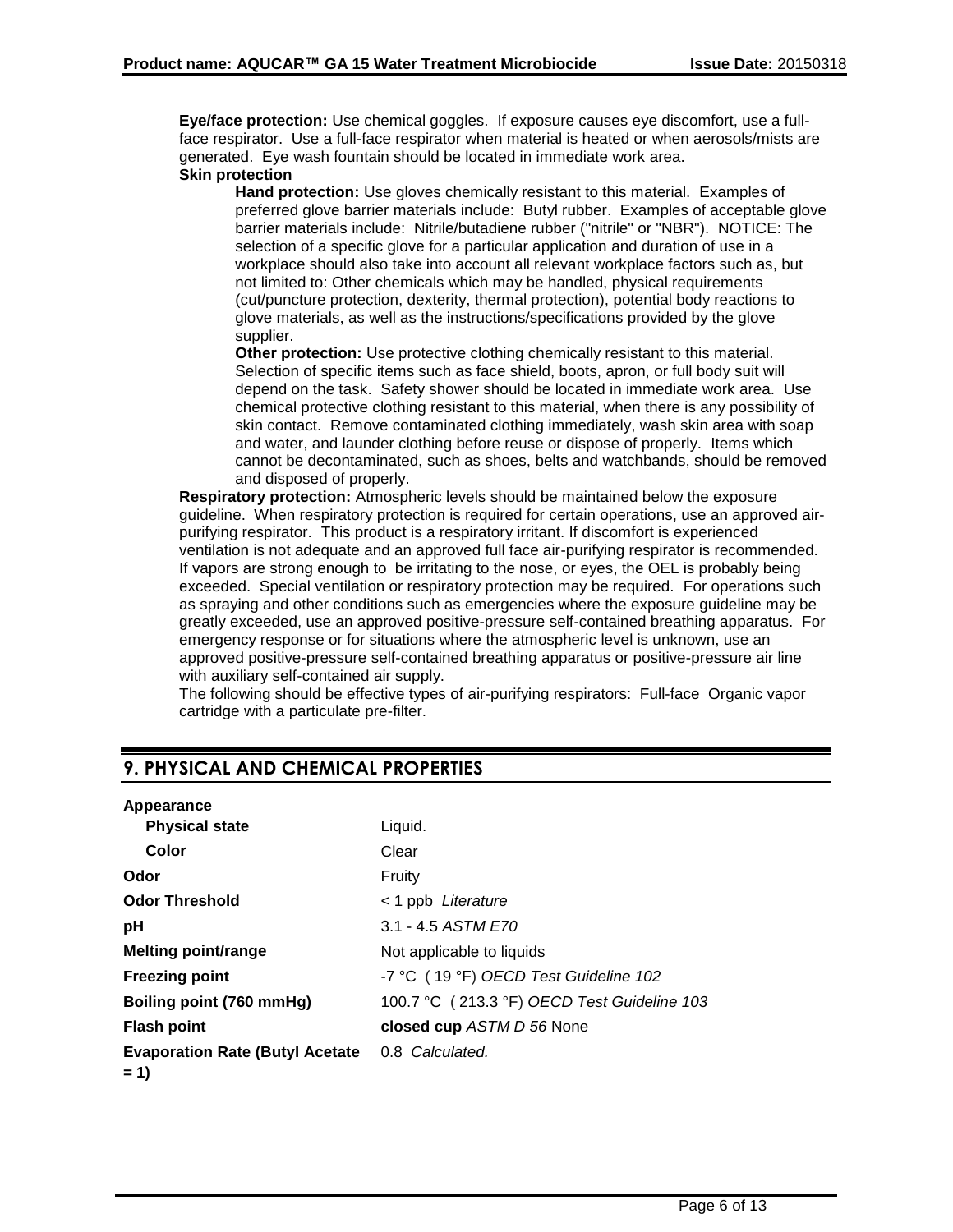| Flammability (solid, gas)                         | Not applicable to liquids                                              |
|---------------------------------------------------|------------------------------------------------------------------------|
| <b>Lower explosion limit</b>                      | No test data available                                                 |
| <b>Upper explosion limit</b>                      | No test data available                                                 |
| <b>Vapor Pressure</b>                             | 0.3 mmHg at 20 °C (68 °F) OECD Test Guideline 104 Active<br>ingredient |
| <b>Relative Vapor Density (air = 1)</b>           | 0.7 Calculated.                                                        |
| Relative Density (water $= 1$ )                   | 1.042 at 20 °C (68 °F) OECD 109                                        |
| <b>Water solubility</b>                           | 100 % at 20 °C (68 °F) Calculated.                                     |
| <b>Partition coefficient: n-</b><br>octanol/water | no data available                                                      |
| <b>Auto-ignition temperature</b>                  | No test data available                                                 |
| Decomposition temperature                         | No test data available                                                 |
| <b>Kinematic Viscosity</b>                        | No test data available                                                 |
| <b>Explosive properties</b>                       | Not explosive                                                          |
| <b>Oxidizing properties</b>                       | No.                                                                    |
| Molecular weight                                  | No test data available                                                 |

NOTE: The physical data presented above are typical values and should not be construed as a specification.

# **10. STABILITY AND REACTIVITY**

**Reactivity:** no data available

**Chemical stability:** Thermally stable at typical use temperatures.

**Possibility of hazardous reactions:** Polymerization will not occur.

**Conditions to avoid:** Active ingredient decomposes at elevated temperatures.

**Incompatible materials:** Avoid contact with: Amines. Ammonia. Strong acids. Strong bases. Strong oxidizers. Avoid contact with metals such as: Aluminum. Carbon steel. Copper. Iron. Mild steel.

**Hazardous decomposition products:** Decomposition products depend upon temperature, air supply and the presence of other materials.

# **11. TOXICOLOGICAL INFORMATION**

*Toxicological information on this product or its components appear in this section when such data is available.*

**Acute toxicity Acute oral toxicity**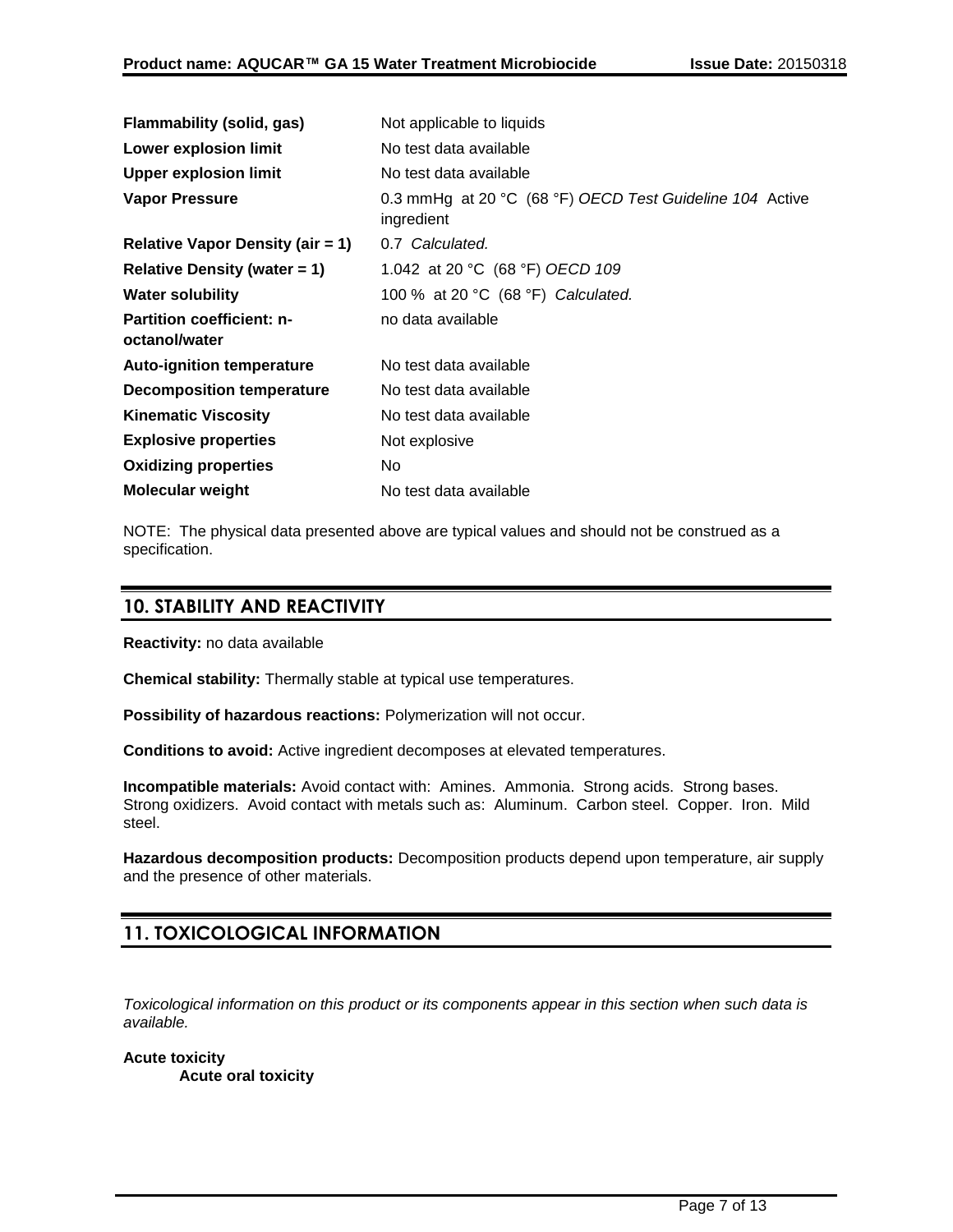Low toxicity if swallowed. Swallowing may result in irritation or burns of the mouth, throat, and gastrointestinal tract. Swallowing may result in gastrointestinal irritation or ulceration. Excessive exposure may cause: Headache. Dizziness. Anesthetic effects. Drowsiness. Unconsciousness. Other central nervous system effects.

Single dose oral LD50 has not been determined. Typical for this family of materials. LD50, Rat, > 900 mg/kg

#### **Acute dermal toxicity**

Prolonged skin contact is unlikely to result in absorption of harmful amounts.

The dermal LD50 has not been determined. Typical for this family of materials. LD50, Rabbit, > 16,000 mg/kg

#### **Acute inhalation toxicity**

Vapor from heated material or mist may cause serious adverse effects, even death. Vapor may cause severe irritation of the upper respiratory tract (nose and throat). Case reports and medical surveys link asthma and respiratory irritation to glutaraldehyde exposure, primarily in medical personnel. Asthma-like symptoms may include coughing, difficult breathing and a feeling of tightness in the chest. Occasionally, breathing difficulties may be life threatening. Asthma-like symptoms may occur in people prone to respiratory disorders or other allergies. As product: The LC50 has not been determined.

#### **Skin corrosion/irritation**

Brief contact may cause skin burns. Symptoms may include pain, severe local redness and tissue damage.

#### **Serious eye damage/eye irritation**

May cause severe irritation with corneal injury which may result in permanent impairment of vision, even blindness. Chemical burns may occur.

Vapor may cause eye irritation experienced as mild discomfort and redness.

#### **Sensitization**

Skin contact may cause an allergic skin reaction in a small proportion of individuals. Contains component(s) which have caused allergic skin sensitization in guinea pigs. Contains component(s) which have demonstrated the potential for contact allergy in mice.

May cause allergic respiratory response in a small proportion of individuals.

#### **Specific Target Organ Systemic Toxicity (Single Exposure)**

May cause respiratory irritation. Route of Exposure: Inhalation Target Organs: Respiratory Tract

#### **Specific Target Organ Systemic Toxicity (Repeated Exposure)**

Repeated skin contact may result in absorption of amounts which could cause death. May cause nausea and vomiting.

#### **Carcinogenicity**

In a NTP chronic 2-year inhalation study on glutaraldehyde, no carcinogenicity was seen in rats or in mice. An increase in large granular lymphocytes in Fischer rats dosed with glutaraldehyde for two years was random or a secondary carcinogenic effect due to a modifying influence on the occurrence of this common neoplasm in this rat strain.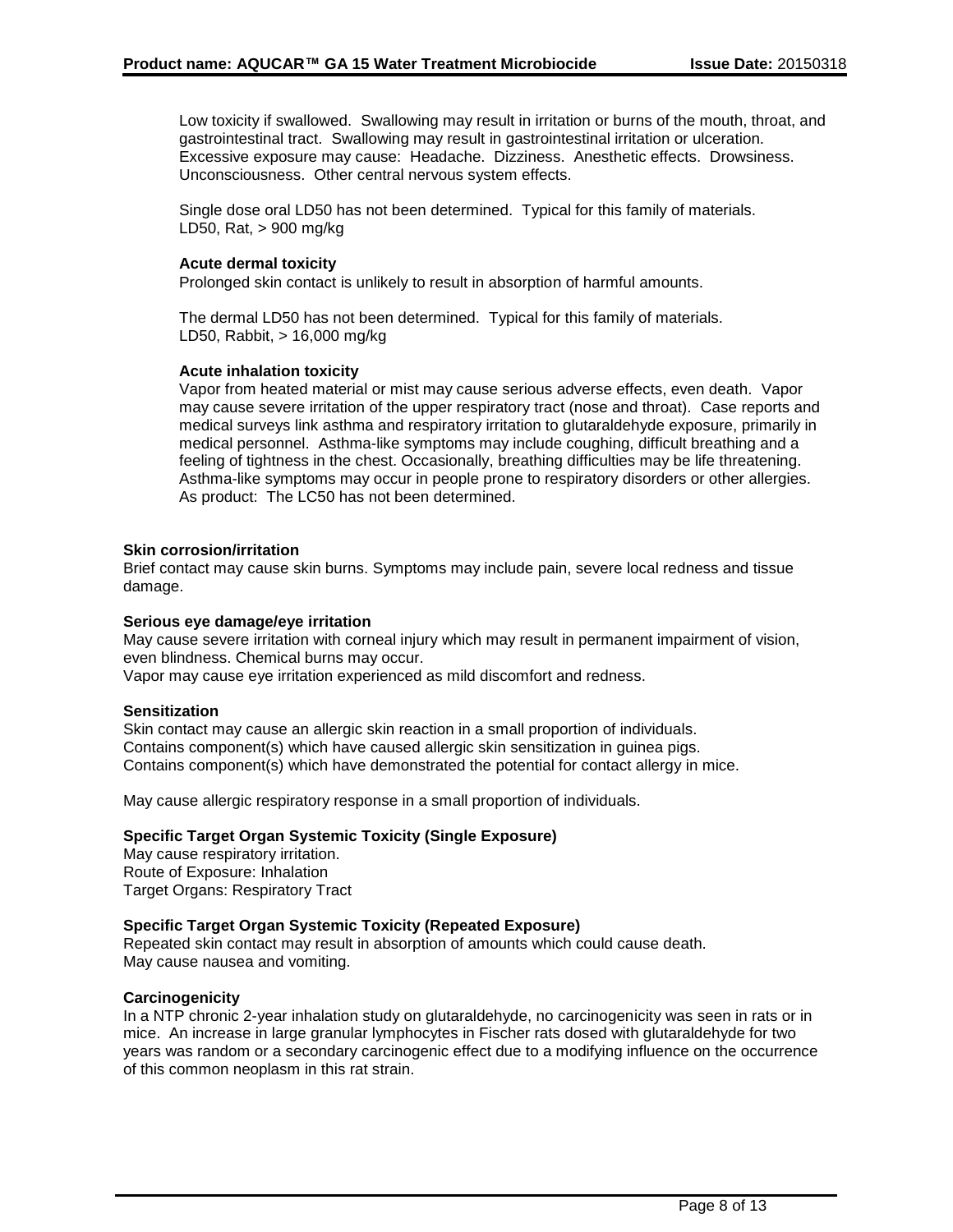#### **Teratogenicity**

For glutaraldehyde: Has been toxic to the fetus in laboratory animals at doses toxic to the mother. Did not cause birth defects in laboratory animals.

#### **Reproductive toxicity**

For glutaraldehyde: In animal studies, did not interfere with reproduction.

#### **Mutagenicity**

For glutaraldehyde: In vitro genetic toxicity studies were negative in some cases and positive in other cases. Animal genetic toxicity studies were predominantly negative.

#### **Aspiration Hazard**

Aspiration into the lungs may occur during ingestion or vomiting, causing tissue damage or lung injury.

#### **COMPONENTS INFLUENCING TOXICOLOGY:**

#### **Glutaraldehyde**

**Acute inhalation toxicity** LC50, Rat, female, 4 Hour, dust/mist, 0.28 mg/l

LC50, Rat, male, 4 Hour, dust/mist, 0.35 mg/l

# **12. ECOLOGICAL INFORMATION**

*Ecotoxicological information on this product or its components appear in this section when such data is available.*

#### **Toxicity**

#### **Glutaraldehyde**

#### **Acute toxicity to fish**

Material is highly toxic to aquatic organisms on an acute basis (LC50/EC50 between 0.1 and 1 mg/L in the most sensitive species tested). LC50, Cyprinodon variegatus (sheepshead minnow), 96 Hour, 32 mg/l

#### **Acute toxicity to aquatic invertebrates**

LC50, copepod Acartia tonsa, semi-static test, 48 Hour, 3 mg/l

#### **Acute toxicity to algae/aquatic plants**

ErC50, Desmodesmus subspicatus (Scenedesmus subspicatus), 72 Hour, 0.6 mg/l NOEC, Desmodesmus subspicatus (Scenedesmus subspicatus), 72 Hour, Growth rate inhibition, 0.025 mg/l

#### **Toxicity to bacteria**

EC50, activated sludge, > 50 mg/l, OECD 209 Test

#### **Chronic toxicity to aquatic invertebrates**

NOEC, water flea Daphnia magna, flow-through test, 21 d, number of offspring, 0.12 mg/l

#### **Toxicity to Above Ground Organisms**

Material is moderately toxic to birds on an acute basis (LD50 between 51 and 500 mg/kg).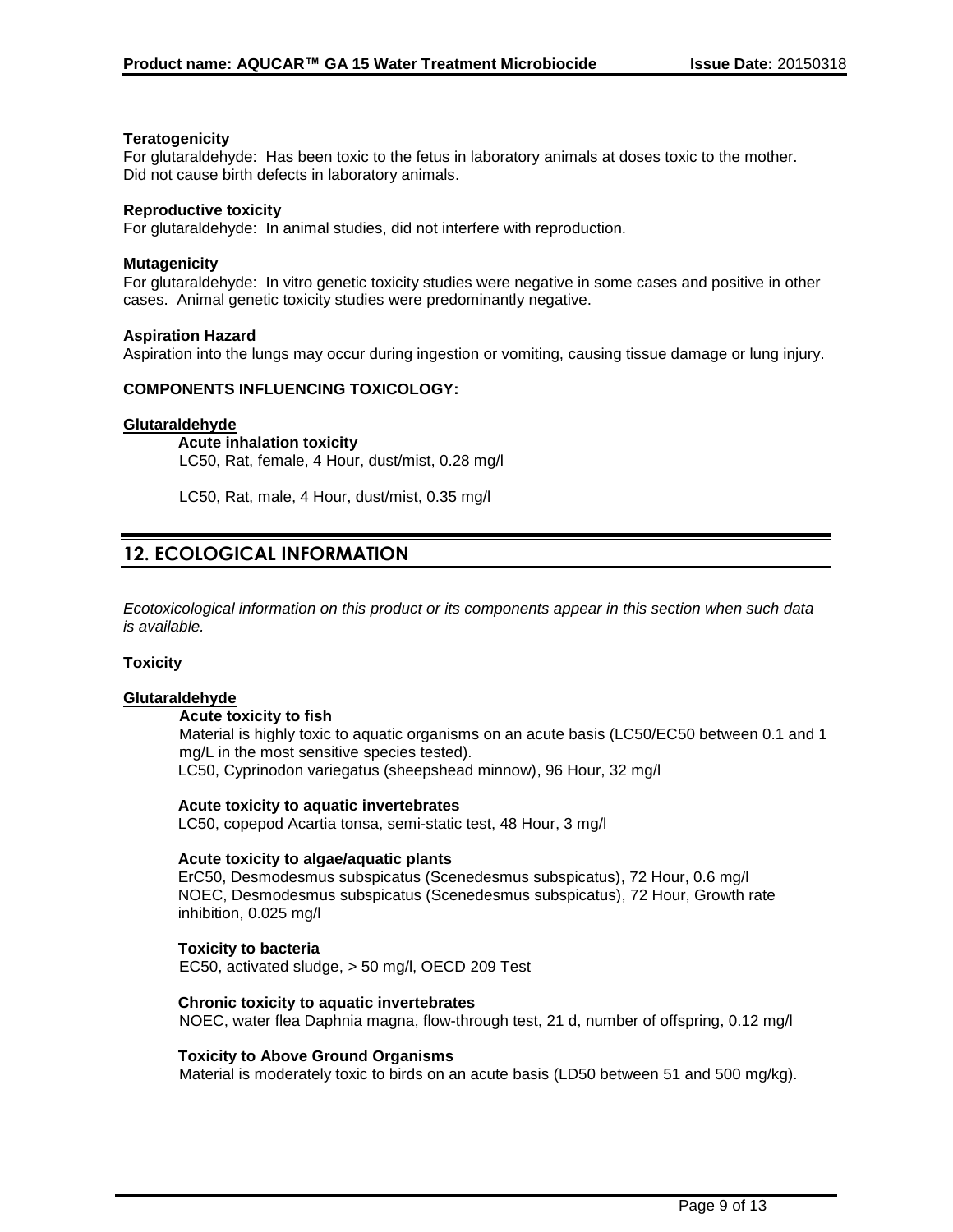Material is practically non-toxic to birds on a dietary basis (LC50 > 5000 ppm). oral LD50, Anas platyrhynchos (Mallard duck), 408 - 466 mg/kg dietary LC50, Colinus virginianus (Bobwhite quail), > 5,000 ppm dietary LC50, Anas platyrhynchos (Mallard duck), > 5,000 ppm

#### **Persistence and degradability**

#### **Glutaraldehyde**

**Biodegradability:** 10-day Window: Pass **Biodegradation:** 73 % **Exposure time:** 9 d **Method:** OECD Test Guideline 301A or Equivalent

**Theoretical Oxygen Demand:** 1.92 mg/mg

#### **Biological oxygen demand (BOD)**

| <b>Incubation</b><br>Time | <b>BOD</b>  |
|---------------------------|-------------|
| 5 d                       | 28 %        |
| 10 d                      | $57 - 63 %$ |

#### **Photodegradation**

**Test Type:** Half-life (indirect photolysis) **Sensitizer:** OH radicals **Atmospheric half-life:** 2.74 Hour **Method:** Estimated.

#### **Bioaccumulative potential**

#### **Glutaraldehyde**

**Bioaccumulation:** Bioconcentration potential is low (BCF < 100 or Log Pow < 3). **Partition coefficient: n-octanol/water(log Pow):** -0.333 Measured

#### **Mobility in soil**

#### **Glutaraldehyde**

Potential for mobility in soil is high (Koc between 50 and 150). Given its very low Henry's constant, volatilization from natural bodies of water or moist soil is not expected to be an important fate process. **Partition coefficient(Koc):** 120 - 500 Estimated.

# **13. DISPOSAL CONSIDERATIONS**

**Disposal methods:** DO NOT DUMP INTO ANY SEWERS, ON THE GROUND, OR INTO ANY BODY OF WATER. All disposal practices must be in compliance with all Federal, State/Provincial and local laws and regulations. Regulations may vary in different locations. Waste characterizations and compliance with applicable laws are the responsibility solely of the waste generator. AS YOUR SUPPLIER, WE HAVE NO CONTROL OVER THE MANAGEMENT PRACTICES OR MANUFACTURING PROCESSES OF PARTIES HANDLING OR USING THIS MATERIAL. THE INFORMATION PRESENTED HERE PERTAINS ONLY TO THE PRODUCT AS SHIPPED IN ITS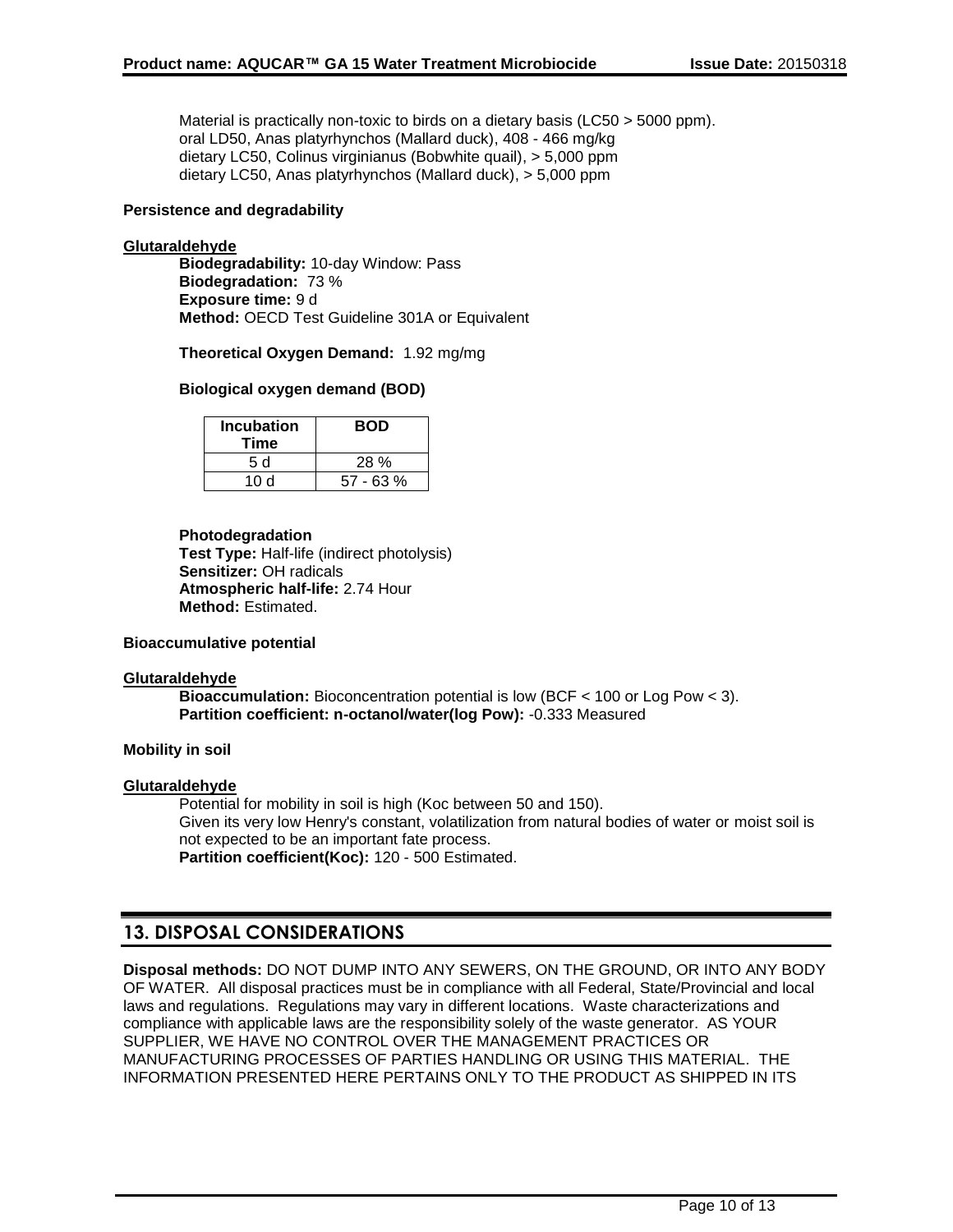INTENDED CONDITION AS DESCRIBED IN MSDS SECTION: Composition Information. FOR UNUSED & UNCONTAMINATED PRODUCT, the preferred options include sending to a licensed, permitted: Incinerator or other thermal destruction device.

**DOT**

| Proper shipping name | Corrosive liquid, acidic, organic, n.o.s. (Glutaraldehyde) |
|----------------------|------------------------------------------------------------|
| UN number            | UN 3265                                                    |
| <b>Class</b>         |                                                            |
| Packing group        |                                                            |

| <b>Classification for SEA transport (IMO-IMDG):</b><br>Proper shipping name                                 | CORROSIVE LIQUID, ACIDIC, ORGANIC,<br>N.O.S. (Glutaraldehyde) |
|-------------------------------------------------------------------------------------------------------------|---------------------------------------------------------------|
| UN number                                                                                                   | UN 3265                                                       |
| <b>Class</b>                                                                                                | 8                                                             |
| <b>Packing group</b>                                                                                        | Ш                                                             |
| <b>Marine pollutant</b>                                                                                     | No                                                            |
| <b>Transport in bulk</b><br>according to Annex I or II<br>of MARPOL 73/78 and the<br><b>IBC or IGC Code</b> | Consult IMO regulations before transporting ocean bulk        |
| <b>Classification for AIR transport (IATA/ICAO):</b>                                                        |                                                               |
| Proper shipping name                                                                                        | Corrosive liquid, acidic, organic, n.o.s. (Glutaraldehyde)    |
| <b>UN number</b>                                                                                            | <b>UN 3265</b>                                                |
| <b>Class</b>                                                                                                | 8                                                             |

This information is not intended to convey all specific regulatory or operational requirements/information relating to this product. Transportation classifications may vary by container volume and may be influenced by regional or country variations in regulations. Additional transportation system information can be obtained through an authorized sales or customer service representative. It is the responsibility of the transporting organization to follow all applicable laws, regulations and rules relating to the transportation of the material.

# **15. REGULATORY INFORMATION**

**Packing group III** 

#### **OSHA Hazard Communication Standard**

This product is a "Hazardous Chemical" as defined by the OSHA Hazard Communication Standard, 29 CFR 1910.1200.

**Superfund Amendments and Reauthorization Act of 1986 Title III (Emergency Planning and Community Right-to-Know Act of 1986) Sections 311 and 312** Acute Health Hazard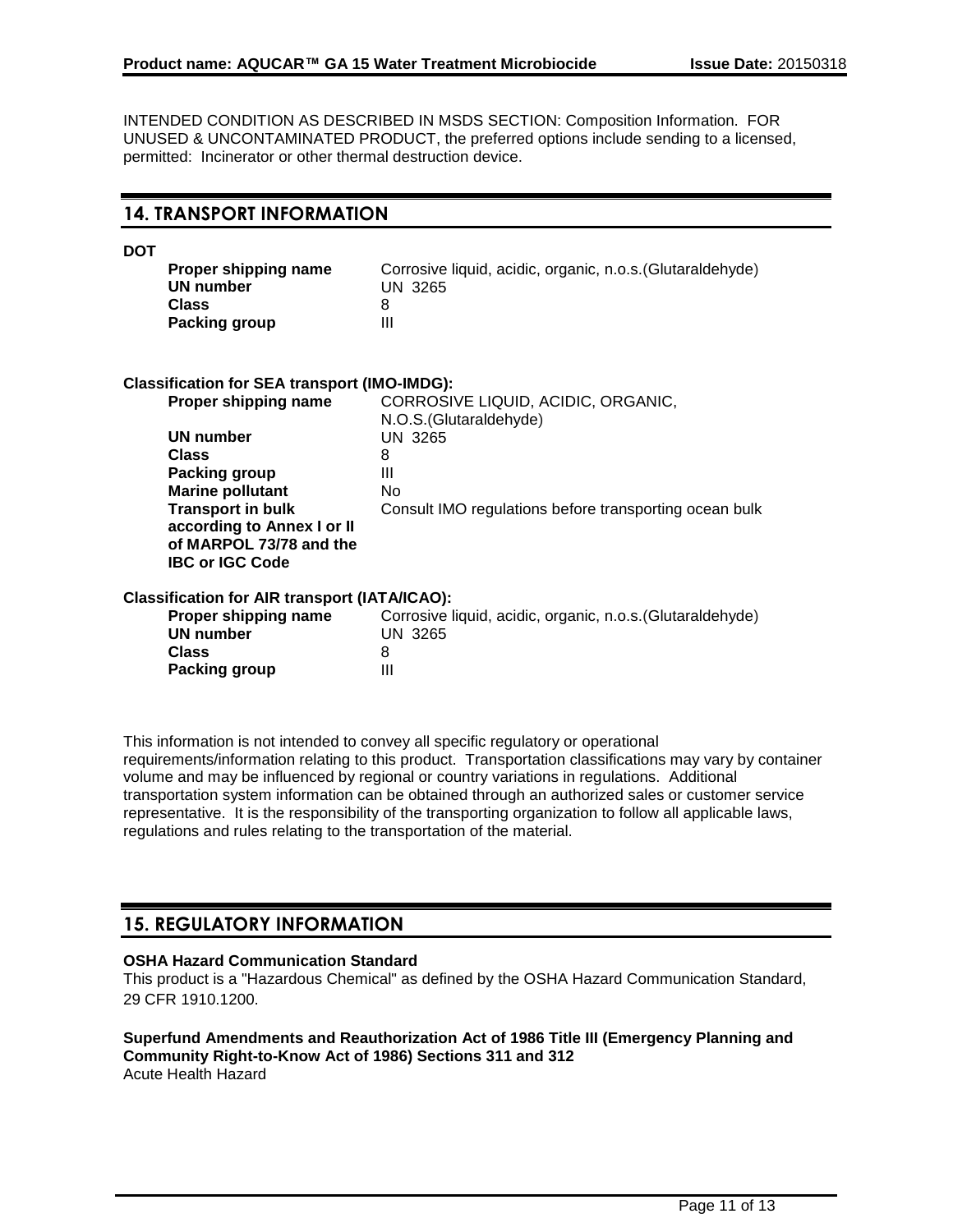#### **Superfund Amendments and Reauthorization Act of 1986 Title III (Emergency Planning and Community Right-to-Know Act of 1986) Section 313**

This material does not contain any chemical components with known CAS numbers that exceed the threshold (De Minimis) reporting levels established by SARA Title III, Section 313.

# **Pennsylvania Worker and Community Right-To-Know Act:**

The following chemicals are listed because of the additional requirements of Pennsylvania law:

| <b>Components</b> | <b>CASRN</b> |
|-------------------|--------------|
| Glutaraldehyde    | 111-30-8     |

#### **California Proposition 65 (Safe Drinking Water and Toxic Enforcement Act of 1986)**

This product contains no listed substances knownto the State of California to cause cancer, birth defects or other reproductive harm, at levels which would require a warning under the statute.

#### **United States TSCA Inventory (TSCA)**

This product contains chemical substance(s) exempt from U.S. EPA TSCA Inventory requirements. It is regulated as a pesticide subject to Federal Insecticide, Fungicide, and Rodenticide Act (FIFRA) requirements.

#### **Federal Insecticide, Fungicide and Rodenticide Act**

EPA Registration Number: 464-693

This chemical is a pesticide product registered by the Environmental Protection Agency and is subject to certain labeling requirements under federal pesticide law. These requirements differ from the classification criteria and hazard information required for safety data sheets, and for workplace labels of non-pesticide chemicals. Following is the hazard information as required on the pesticide label:

### DANGER

**Corrosive** Causes irreversible eye damage Causes skin irritation Harmful if inhaled Harmful if swallowed Harmful if absorbed through skin Prolonged or frequently repeated skin contact may cause allergic reactions in some individuals. Causes asthmatic signs and symptoms in hyper-reactive individuals. This pesticide is toxic to fish.

# **16. OTHER INFORMATION**

#### **Revision**

Identification Number: 101225949 / A001 / Issue Date: 20150318 / Version: 6.1 Most recent revision(s) are noted by the bold, double bars in left-hand margin throughout this document.